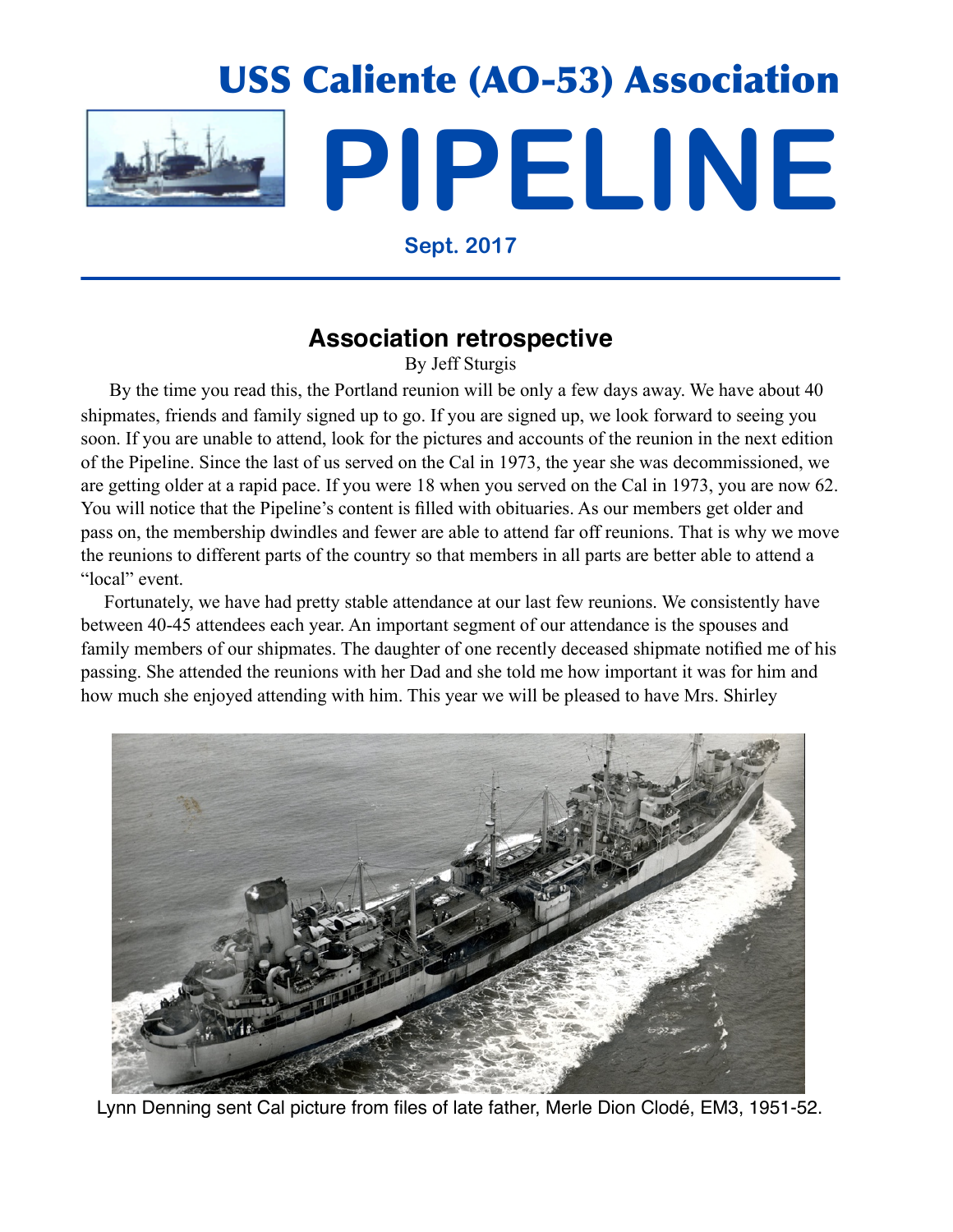McGuinness, wife of the late Capt. Donald McGuiness, attend our reunion. CDR McGuiness was the last captain of the Cal prior to her decommissioning. We also are still inspired by the yearly attendance of WWII veteran and Caliente Association founder, John Creedon, who is always joined by his lovely wife, Diane. He is an inspiration to us all and his "sea stories" are always a highlight.

 There are many people who have enabled us to carry on with these gatherings. The association was formed in 1989 thanks to the efforts of Bob LeGacy, Joe Benzinger and Benjamin Greenberg. With the exception of 2013, annual reunions have been held every year since. Early supporters and attendees included GM2 Francis X. Murphy and his wife, Ann; Captain Harry E. Phelps, a former skipper of the Cal; and BM1 R. C. Pennington. There are others to thank for the continued success of the reunions.

 I'll probably miss some names from the early years, so if I do, please let me know. Early presidents of the association were Bob Legacy, Joe Benzinger and Harry Phelps. They were followed by Ron Hengle and Bob Jackson. For many years Bob Howard did an outstanding job as president organizing the reunions. When his health sidelined him, Pat Hurton took over. In addition to arranging the reunion sites, Pat was the association treasurer, a job in which he continues. Pat is also an invaluable resource for me as I continue to learn on the job. Pat also knows a lot of the history of the association. Behind the scenes Norm Street did yeoman's work finding new members, passing on news from shipmates and helping to scout out reunion sites. Karl Seitz has put his journalism background to work by editing the Pipeline for many years. I would pit this newsletter against many others in it's professional presentation. For the last few years an executive committee of Dave Ludemann, Mike Copeland, Greg Perett, Jim Rawlinson and Steve Selzer (the '72 Crew) have helped to boost attendance and organize the reunions. With their help, we hope to be able to sustain our reunions in the near future. All of these people, and many others, have enabled us to keep going even as we all age.

 But, we can't do it without your help. In the next issue you will get information about our next reunion in an as yet unknown location. Please make it a priority and consider attending. We won't be able to do this forever, but with your help, we can continue to provide in the foreseeable future an opportunity for all our Caliente shipmates to gather, reminisce and renew old and new friendships. As always, you can contact me with questions, news or ideas at 207-782-8323 or jandssturgis@roadrunner.com.

 As we gather in Portland to remember our days of service to our country, it is difficult to ignore the turmoil that now roils our government. However, the freedoms enshrined in the Constitution and preserved by all of us who served will help us emerge from this turmoil a stronger and wiser nation. To that end, Pat Hurton sends us a quote from Father Dennis Edward O'Brien who was born in 1923 and died in 2002, and who entered the seminary in 1941 but immediately thereafter volunteered for the Marine Corps at the advent of WWII.

"It is the soldier, not the reporter, who has given us freedom of the press.

It is the soldier, not the poet, who has given us freedom of speech.

It is the soldier, not the organizer, who has given us the right to demonstrate.

 It is the soldier, who salutes the flag, who serves beneath the flag, and whose coffin is draped by the flag, who allows the protester to burn the flag."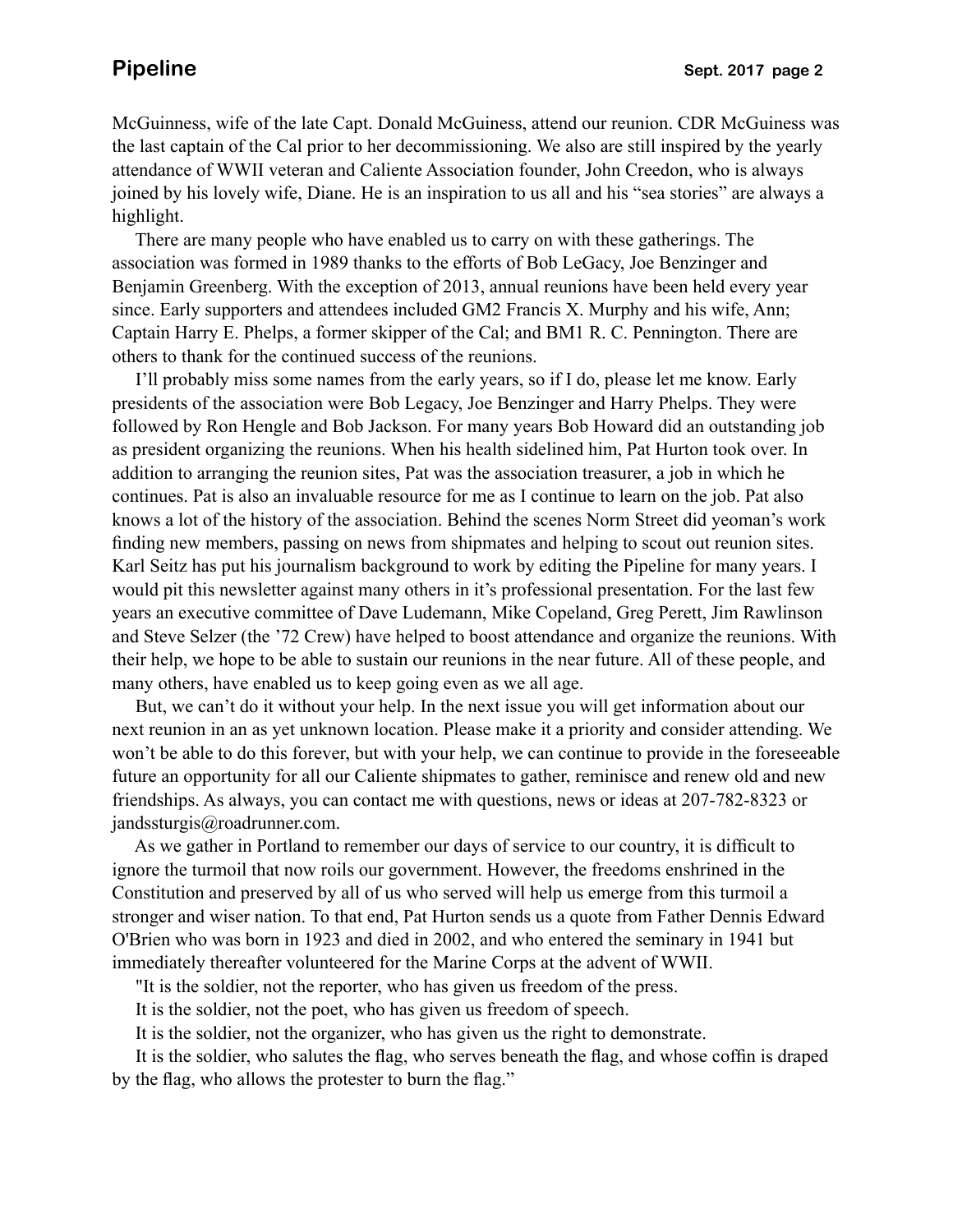# **Taps**

 predeceased him. Walter was a master silversmith, receiving training Walter Joseph Bigos died 19 Jun 2017 at age 91 in North Smithfield, RI. He served on the Caliente from 1943 to 1945 as a GM2. Walt was born 22 Oct 1925 to Joseph and Frances (Dombrowski) Bigos. He was married to Jeanette E. (Peloquin) Bigos and Theresa (Theroux) Bigos, both of whom through the GI Bill. He worked at aseveral companies before buying Pilz Co. in Providence RI. In 1975, he was asked to create the gold Kentucky Derby Winners Cup. He continued to create the annual trophy until 2007 when he retired from New England Copperworks. He is survived by

daughter Lisa Duclos, sister Elaine Brasher, niece Fran Archetto, nephew Russel Golombiewski and several other family members. He is buried at Veterans Memorial Cemetery in Exeter, RI

 Cesidio "Joe" Coia died 18 June 2017 at age 83 in Rochester, NY. Joe served on the Cal from 1951 to 1952 as a CS3. He was born 9 June 1934 in Rochester to Lazzaro and Carmina Coia. Joe was a regular attendee, and delightful company, at Caliente Reunions with his daughter Connie. Joe was



 The Pipeline is the official quarterly newsletter of the USS Caliente Association. It is a place to share your memories and pictures. Please send them via e-mail to seitzao53@gmail.com or by regular mail to Karl Seitz, 1212 30th St. South, Birmingham, AL 35205-1910.

 Association dues are \$10 per year due Jan. 1, payable by Jan. 15. Checks should be made out to The USS Caliente Association and mailed to treasurer Pat Hurton, 156 Greenfield Drive, Chico, CA 95973-0185.

 Chairman Jeff Sturgis can be reached via email at jandssturgis@roadrunner.com or by mail at 84 Old Woodman Hill Rd, Minot, ME 04258

Masthead picture of USS Caliente (AO-53) used with permission of Dan Davis.





USS Caliente Association Chairman: Jeff Sturgis Executive Committee: Mike Copeland, Dave Ludemann, Greg Perett ,Tom Rawlinson and Steve Selzer Treasurer: Pat Hurton Pipeline Editor: Karl Seitz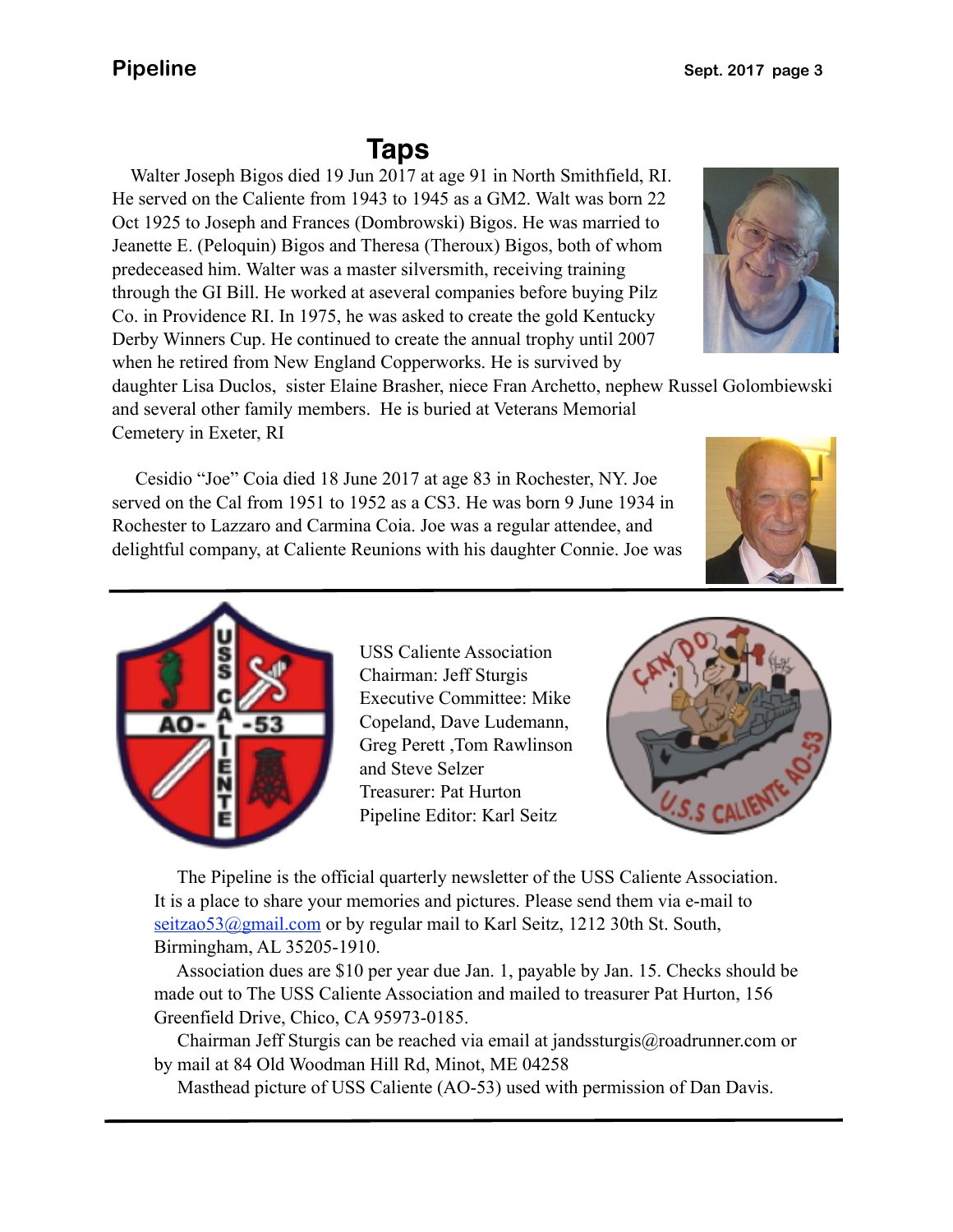predeceased by his wife Jeanne in 2007. He is survived by daughters Connie and Beth; son Mark (Gail) Coia and granddaughers Amber, Montana and Tabitha Coia. Joe was buried in the Veteran Section of Holy Sepulchre Cemetery with full military honors.

 We have belatedly learned of the death of Edward G Everett 24 Sept. 2015 at age 86 at the home of his sister, Dawn MacTaggart, in Amarillo, Texas. Ed served on the Cal from 1967 to 1968 as a BMC. Ed was born 3 May 1929 to Gerald and Elizabeth Everett in Dalhart, Texas. Enlisting in the Navy in 1948, he retired in November 1969. For several years, he worked for several school systems in San Diego. In 1981, after earning a business administration degree, he became director of maintenance for the International Schools in Dhahran, Saudi Arabia. In 1989, he and his wife, Vivian, returned to San Diego and a year later they moved to Prescott Valley, AZ. From that base, they traveled the world. Ed was predeceased

by his wife and son Richard. He is survived by daughter Karen (Dave) Hall; son Keith (Linda) Everett; sisters Dawn MacTaggart and Marilynn McAlister; brothers Richard (Walli) and David (Pam) Everett and niece Pam Wiggins.

 William Francis Hatzel died 4 May 2016 in Colorado Springs, CO. William served on the Cal from 1965 to 1968 as a CS2. He was born in Pennsylvania 20 June 1946. William was a retired Navy cook and longtime resident of Colorado Springs. He is survived by his wife, Brenda Hatzel; son Matthew Hatzel; stepson Eric Rivera; brothers Herbert and Ernest Hatzel and sister Carol Frey. William was buried in Fort Logan National Cemetery.

 We have belatedly learned of the 8 May 2011 death of Thomas R. Hightower Sr. at age 94 in Hot Sprigs, AR. Tom served on the Cal from 1945 to 1946 as a RM3. He was born 17 Sept. 1926 in Arcadia, AR to Reginald and Eula Maud Hightower. Tom began a career in hospital adminiistration in 1952 after graduating from Louisiana Tech University. From 1969 to retirement in 1990, he was CEO of Woman's Hospital in Baton Rouge, LA. Before and after retirement, Tom served in various capacities for a variety of governmental and civic boards and organizations. He was predeceased by his wife and mother of his children, Mary Eleanor McCarty Hightower, and wife Mary Elizabeth Baker Hightower. Tom is survived by wife Patricia Hightower; daughters Rebecca Elizabeth Hightower and Mary Jane (John Wesley) Durrett; son Thomas R. (Ann Marie) Hightower Jr.; stepsons Keith Nordyke, Reed Nordyke and



A reminder if you are on Facebook, Jack Hughes has created a Facebook group for former crew members of the USS Caliente (AO-53) and their families.



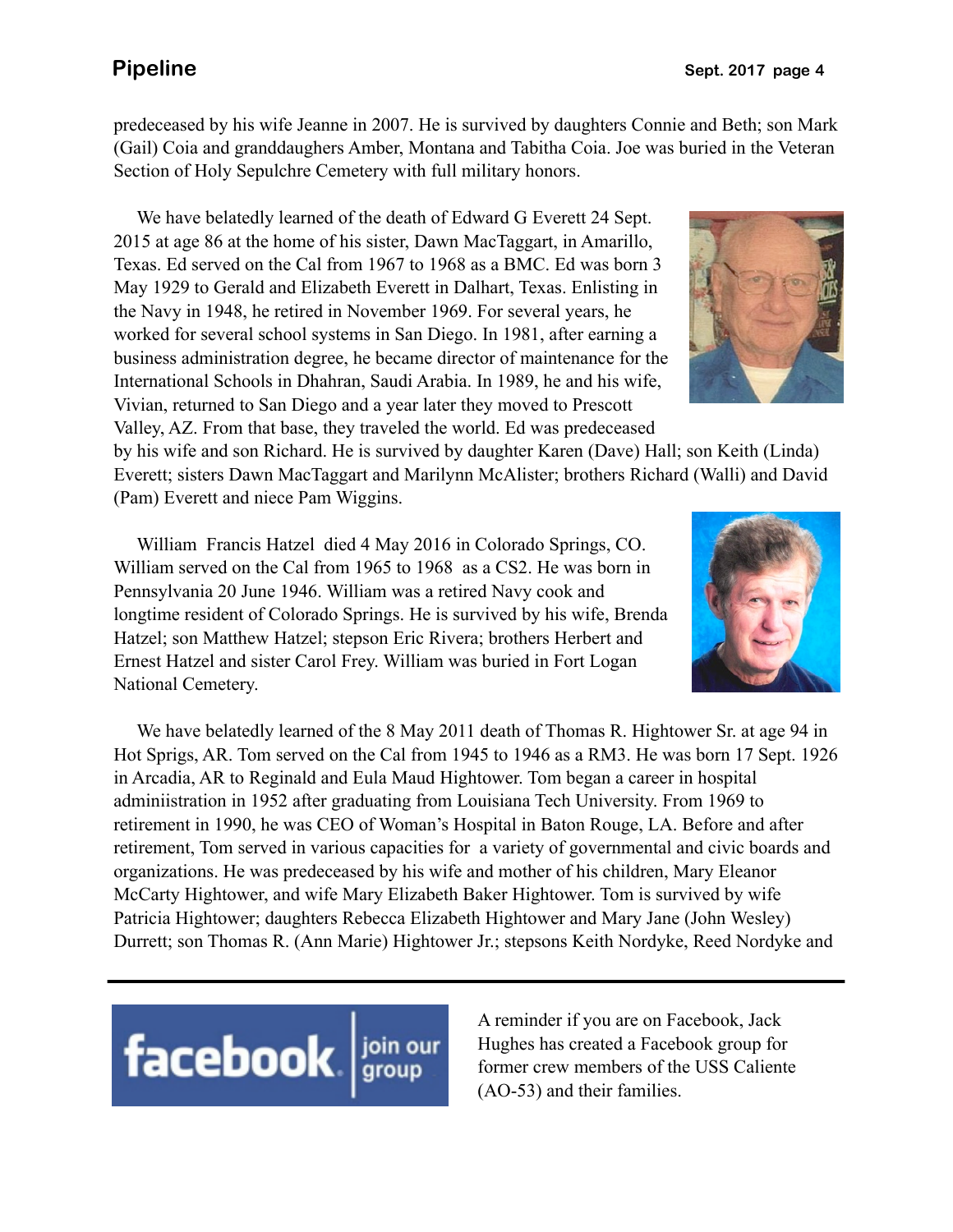Jeffrey Gammon; stepdaughter Heidi G. (C.T. III) Terrell; sister Clara Jane Walker; 10 grandchildren and nine great grandchildren and numerous nieces and nephews. Tom's body was donated for medical education and research and later interred in the Hightower family plot in Arcadia Cemetery.

 Fred Robert Lanker died 4 March 2017 at age 84 at his home in Pollock Pines, CA. Fred served on the Cal from 1953 to 1955 as a SN. He was born 29 Jan 1933 in San Francisco. After leaving the Navy in 1955, Fred lived in the Bay Area, managing many Safeway stores and becoming the owner/operator of Fred's Liquors in Gilroy. In 1979, he moved to Pollock Pines and became the bartender at 50 Grand Restaurant for more than 30 years. He was predeceased by sons Steve Lanker and Richard McKeever. Fred is survived by wife Nelda Lanker; son David (Eva) Lanker; step-daughters Diane (Albert) Cook and Kelly (Larry) Kelly;



stepson Jonathan McGowan; nephews Barris (Sondra) Evulich and Roy (Angie) Evulich; 15 grandchildren and 12 great-grandchildren.

 Larry L. McClintick of Collinsville, IL, died 20 July 2015 at age 75 at Memorial Hospital in Belleville, IL. Larry served on the Cal from 1962 to 1964 as an EMC. He was born 19 Aug. 1939 to Lewis E. and Joyce Cron McClintick. Larry served 20 years in the Navy, which included three tours in Vietnam. He was a sales manager at General Electric and a general manager for Eastern Electric. Larry was

predeceased by wife Juanita McClintick. He is survived by wife Marilyn Kuper McClintick; sons Larry McClintick Jr., Michael (Elida) Chuck (Ginger) and Patrick McClintick; stepchildren Ryan (Courtney) Loepker and Chelsie (Ryan) McWhorter; brother Jim (Cheri) Moehle; sisters Jo (Bob) Beyer and Betty Davis and grandchildren and great-grandchildren. He is interred at Jefferson Barracks National Cemetery, St. Louis, MO.

 Raymond A Nutter of Burbank, IL, and Naples, FL, died 18 Nov 2016 at age 75 from complications of Alzheimer's disease. Ray was on the Cal from 1960 to 1962 as an SN. Ray was among the shipmates who attended an independently organized regional reunion in Springfield, IL when the 2013 national reunion was cancelled. He is survived by his wife Marilou Casey.

 Paul M. Tague of Tama, Iowa, died 3 March 2017 at age 76 at Sunny Hill Care Center in Clutier, Iowa. Paul served on the Cal from 1959 to 1960 as an SN. After his naval service, he lived and worked in southern California until retiring in 1998. He and his brother, Tom, then returned to Iowa. Paul is survived by his children Theresa and Joey Tague; sister Nancy Boies; special





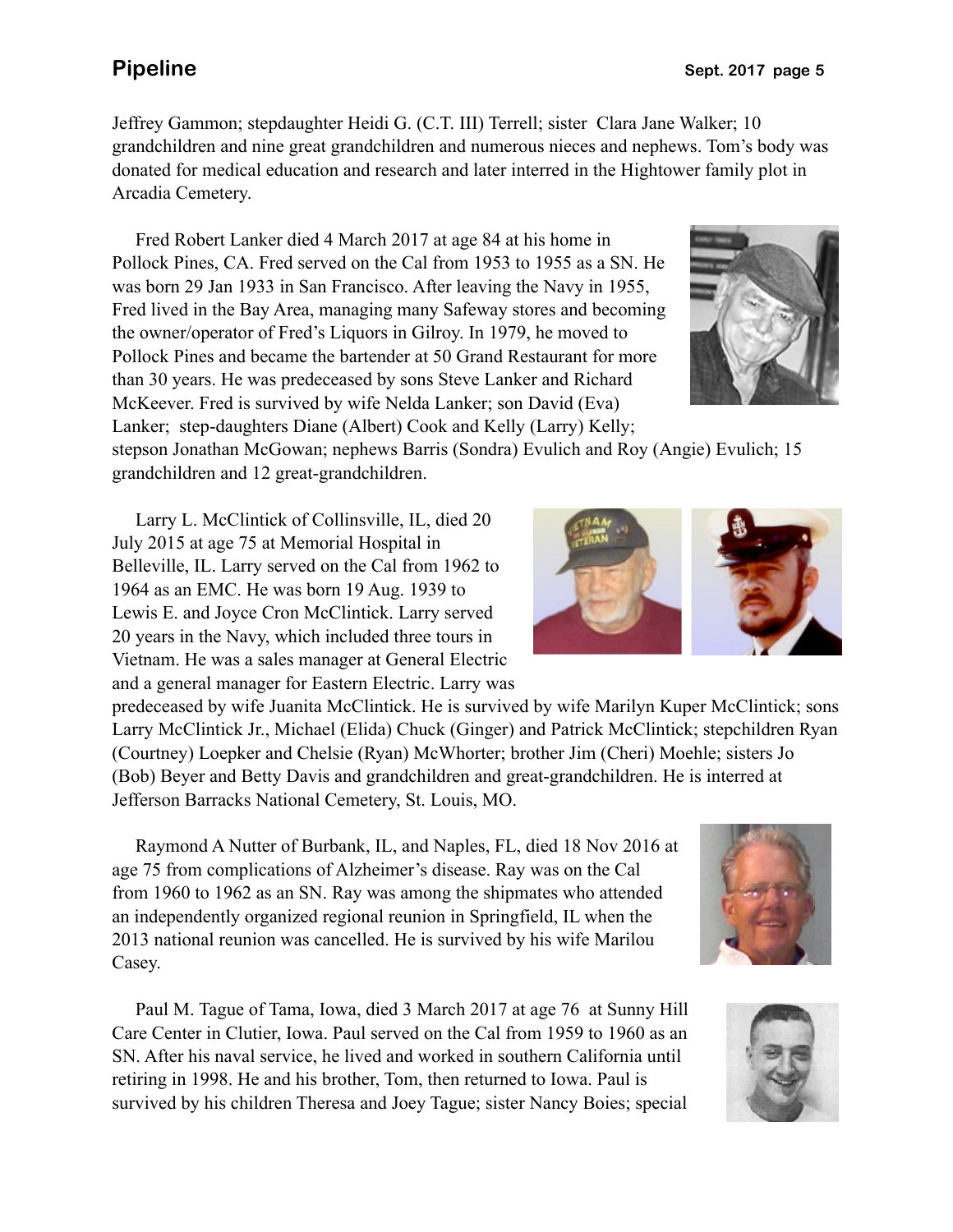friends Mary and Jim Pashby; and numerous nieces and nephews.

 John M Treiber of Plymouth, MN died 16 July 2017 at age 77 in St. Louis Park, MN. John served on the Cal from 1959 to 1962 as an SN. He was born 16 Jun 1940, in San Fernanco, CA, to Raymond and Dorothy Treiber and grew up in South Mound and St. Paul, MN.. Returning to Minnesota after his naval service, he earned a bachelor's degree at the University of Minnesota as well as a master's in psychology, specializing in substance abuse rehabilitation. In 1982, John founded the nonprofit People Serving People, which became the largest family shelter in Minnesota. In 1991, he married Sara "Sary" Aguilar, a Peruvian social worker. Soon after the birth of their



son Josua in 1997, they chose early retirement. In addition to Sara and Joshua, John is survived by siblings Carl (Donna), Mike (Brenda), Pat (Cindy), Bill (Annette), Don (Kathy), Tim (Jennifer), Peggy (Jerry) Winter, Mary Greenough, Alice (Lyn) Heflin and Theresa Thomas.

 Margaret E. Urling died 24 Feb 2016 in Mt. Vernon, WA. She is the wife of Red Urling who served on the Cal from 1955 to 1958 as a BT3. Margaret was born 7 April 1937 to John T. and Winnifred Standing. She loved motorcycling with Hill and Gully Club, gardening, antiquing and crafting. In addition to her husband, Margaret is survived by son Jeffery Lillijord, daughters Barb Miller, Catherine Fell and Pamila Hayden, 10 grandchildren and nine great grandchildren. Son Edwin Urling predeceased her.



# **Editor's message**

By Karl Seitz

 When I became editor of the Pipeline, I did not realize how much of my time would be consumed with obituaries. Oh, I knew that we are an aging population group, which means we're closer to the end of our journeys on earth than the beginnings. And before becoming editor, I had notified an organization for USS Pennsylvania sailors of the death of a friend of ours who had served aboard that battleship during World War II.

 However, I was not fully prepared for the amount of time I spend tracking down information about our late shipmates. This is not a complaint. The techniques I use are very similar to those used in pursuing my hobby of genealogy. And the results are similar: great tales about human accomplishments.

 Finding such stories can be easy or hard. When surviving family members or shipmates notify me of a death, I can usually find an obituary in a newspaper or at a funeral home website. But sometimes nobody notifies me. The first indication may be a returned Pipeline. A return is not proof of death. People move or change e-mail addresses. So I have to track down what happened to that person.

 Usually, I succeed. But sometimes I can't find them. We have two such shipmates right now. I don't know if Norman L. Corey or Dalton Lunsford are dead or alive or where they now live. The last addresses I have are in California. If anybody knows their current addresses, I would appreciate being told.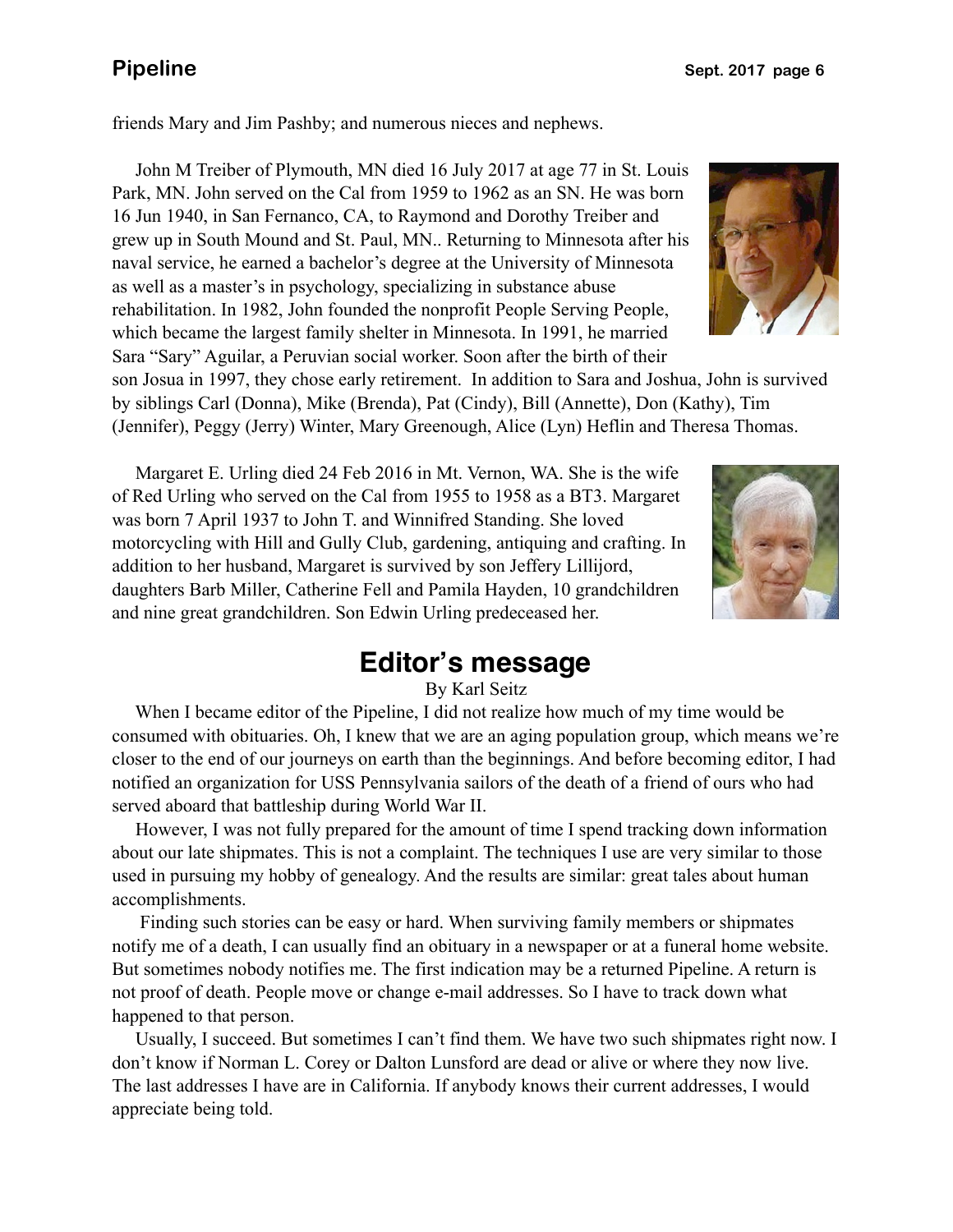# **A wives tale**

By Shirley McGuiness Captain's wife, 1972-73

 When the Caliente was on its last cruise to WestPac, the wives got together once a month to share our eight-track movies and family-grams. Most of the wives were married to young enlisted men, and were so young. As we got closer to the ship's return, they planned to make decorations. A few of them had a cake sale to have money to pay for decorations.

 They made a million tissue flowers to cover an arch at the bottom of the pier. They made losts of big yellow bows to tie around the trees leading to the pier. Remember Tony Orlando and his song, "Tie a Yellow Ribbon Around the old Oak Tree."

 One mom of a young sailor would come to our meetings. The last get-together, the girls planned to make a hugh poster to hang "over" the pier. Our beautiful and young mom became the model for the banner. They had to hang it over the end of the pier because of the message.

 When the ship came along side, those same young wives held their babies high for the new dads to see. A sight I've never forgotten.

 Those same young wives thought for sure that the Red Cross would send their husbands home for the births. We older girls told them to think — no uniforms to wash and iron, no dinners to have ready every night. And how great it is to be able to nap when baby is sleeping. That was easier than No Red Cross. Although Red Cross was a great help when two youngsters set a fire in their apartment.

 These young girls accepted that their husbands would not be home for the births of their children. They are the same young ladies who raised money to decorate the pier.

 I don't remember who had the idea to make the banner, but they laid it out on my kitchen floor, about 10 x 3 feet. They outlined the model and painted a tiny yellow bikini. The top said, "WELCOME HOME," the bottom,, "honk if you're horny." I was pretty nervous, concerned. I didn't want anyone to get into trouble. It had to hang over the side of the pier.

The ship came along side,

tooting its horn. There were a lot of folks on the pier, but only our little group knew what was going on, and yes, Don did get a talking to for sounding the horn.

 Back to the two young ladies, during that long deployment, they grew from young girls into strong, responsible, military wives.

 I'll never forget them and that moment.



Part of crowd waiting for Caliente (from 1973 cruise book)